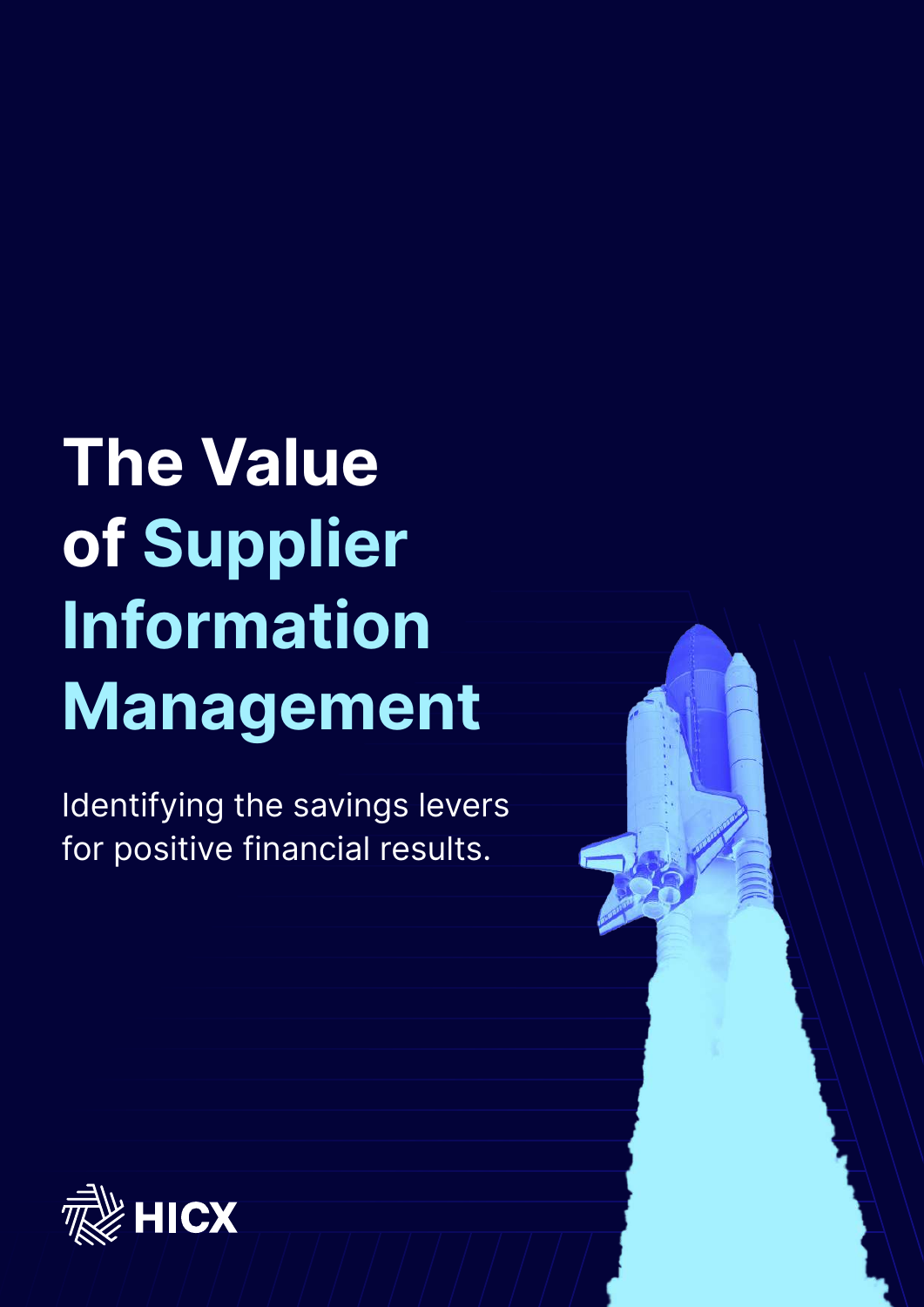# **What is poor supplier information management costing you?**

Supplier relationships in the modern organization take on many dynamics based on stakeholder involvement. What this means is that supplier information needs can come from several different directions and can have multiple purposes.

Regardless of whether the supplier information needed is role-based (e.g. needed by accounts payable, strategic sourcing, procurement, supply chain or legal stakeholders) or as a part of a function that applies across many functions (e.g. onboarding or compliance management), access to, and accuracy of supplier information, becomes vital for establishing organizational efficiencies, reducing risk and ultimately impacting the corporate bottom line.

In the effort of understanding the time and costs related to poor Supplier Information Management, one may look to what analysts have to say. For example, a few years back, AMR estimated that a typical company spends between \$585 to just under \$1,000 per supplier annually in supplier management costs.

AMR also noted that by using a supply management technology, organizations have an opportunity to reduce per supplier management costs by up to a whopping \$848 per supplier.

By acknowledging the potential savings of applying "technology", analysts can begin to baseline its impact, how insightful can these numbers really be for practitioners?

> " The problem is that understanding per supplier costs requires many assumptions that can vary widely by organization due to size, industry, or geography."

Also, how is cost allocated based on the various supplier onboarding and compliance requirements within the organization? How many systems managing supplier information are currently used? You see the point and, as such, the analyst discussion around understanding cost and savings is intriguing, but unclear. Below we take a look at how the future could look and how the CIO, CPO and CFO could quite possibly reshape this future.



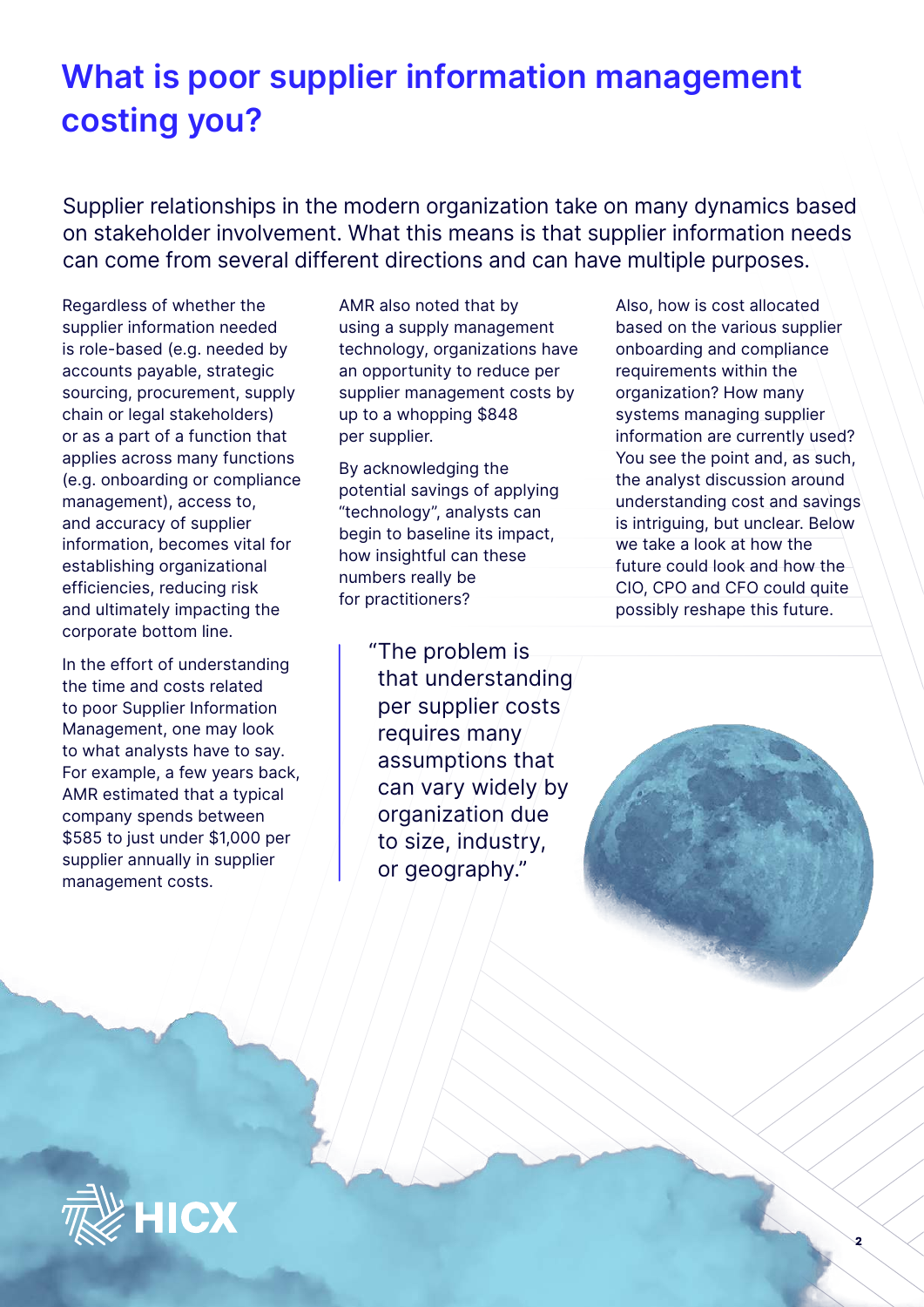## **Can supply management technology address the problem?**

So as organizations look to understand their supplier costs better, those intimately reliant on proper supplier management, such as the Compliance Officer, CPO, Director of Supply Chain and so forth, have all likely looked to address the need of managing supplier information pertaining to their own needs through internally developed technology approaches or have invested in the supplier management functions with their current ERP providers.

Going off of this experience, however, there has also been a genuine sense of disappointment with the inability of existing systems to effectively manage the ubiquitous nature of supplier information.

In the case of internally developed systems, there lies the traditional challenge of buy versus make. While technologies can be customized internally to integrate supplier information, the patchwork of supplier systems, integrations and processes becomes burdensome in trying to keep up with the latest business requirements for managing areas such as supplier onboarding, performance score carding or regulatory requirements.

ERP systems, on the other hand, which in some cases have technologies specifically designed for Supplier Information Management, become a challenge due to their inflexibility in design. An Accenture study from 2009, as an example, stated that up to one third of organizations in both the US and UK do not make use of half of the capabilities in their ERP systems, which points to the lack of usability and inability to ever get value from ERP implementation.

Furthermore, organizations using ERP systems often have multiple instances of the same, or several different ERP platforms - and the cost of upgrades and/ or additional configuration to these systems often takes many months, if not years.

This extends the time to-value in using new functionality like a supplier information add-on or module. Moreover, even if the name is the same on the proverbial ERP box, often times, their supplier management functionality has been acquired from a prior competitor or partner, which makes the concept of "using a common platform" less genuine (e.g. tool may have been developed on different code base).

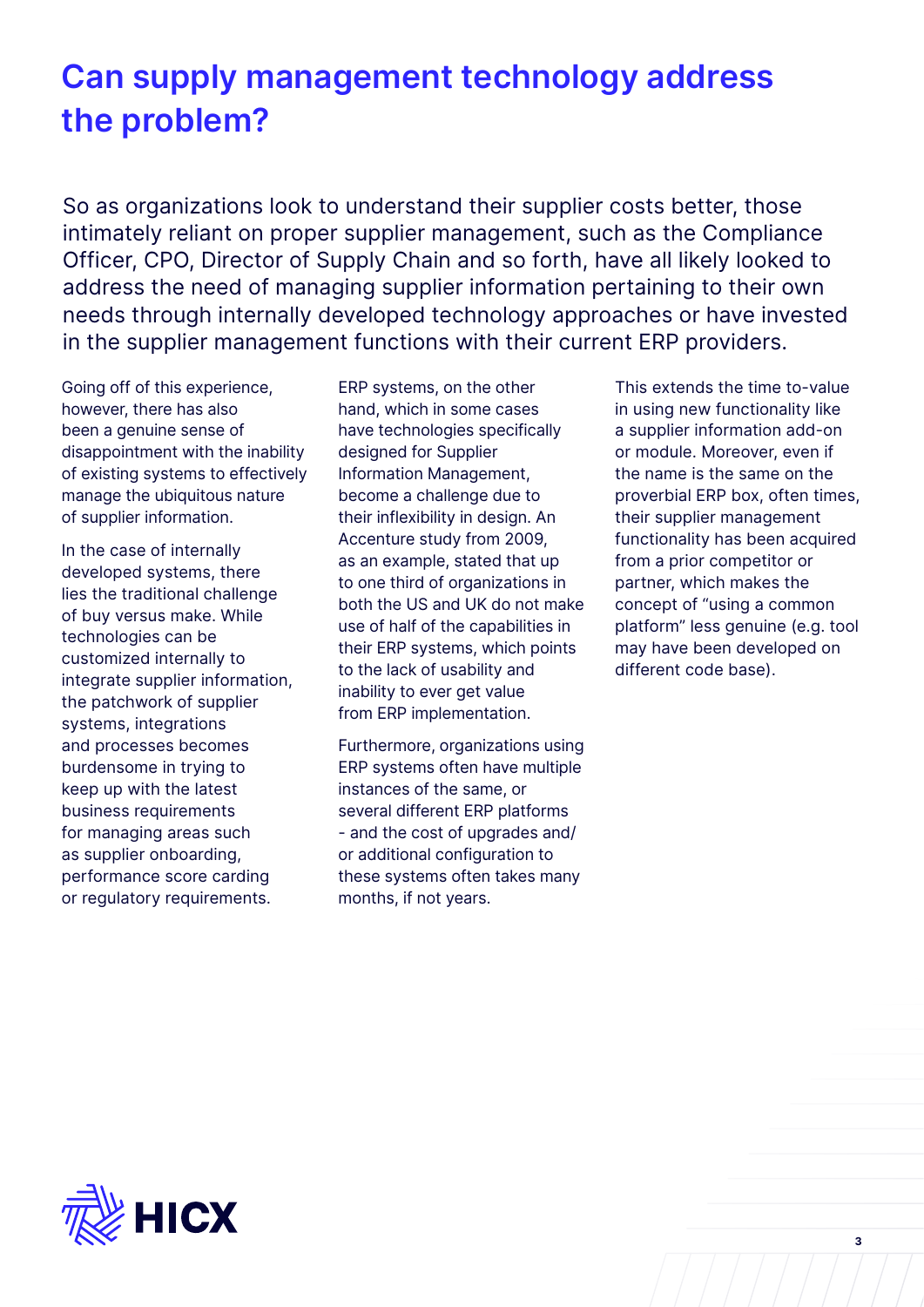### **What is SIM and why is it better?**

Therefore, one question many supplier relationship stakeholders may need to ask themselves is: can a system exclusively designed for Supplier Information Management (a.k.a SIM) provide better visibility, better control, and reduce the various costs of managing the supply base? Time and time again, we found that the simple answer to this question is – yes!

a quicker time-to-value, through the ease of integration and flexibility in design. To understand the difference between traditional approaches and those provided by SIM, one can simply look at how they differ in their approaches.

Consider the following comparison between the traditional internally developed and ERP approaches, versus a SIM platform.

| <b>Legacy Approach to</b><br><b>Supplier Information</b>                                                                                         | <b>ERP Approach to</b><br><b>Supplier Information</b>                                                                                                                                  | <b>Future ERP Concepts</b>                                                                                                                                                                 |
|--------------------------------------------------------------------------------------------------------------------------------------------------|----------------------------------------------------------------------------------------------------------------------------------------------------------------------------------------|--------------------------------------------------------------------------------------------------------------------------------------------------------------------------------------------|
| Concept: Patchwork of systems<br>or platforms for accommodating<br>specific Supplier Information<br>Management needs.                            | Concept: "One" enterprise resource<br>platform, but not necessarily<br>focused on supplier management.                                                                                 | Prioritize user experience and<br>smaller fit for purpose systems.                                                                                                                         |
| Focus: on customizing systems<br>internally and keeping existing<br>systems in place through<br>customizations.                                  | Focus: on enterprise processes across<br>multiple functions that may include<br>Finance, HR, Procurement, and Supply<br>Chain, but not necessarily Supplier<br>Information Management. | Flexible, easy to change and fit for<br>purpose. Assumes it's more beneficial<br>to have functionality tailored to<br>industry and function use.                                           |
|                                                                                                                                                  |                                                                                                                                                                                        | Solving specific user cases and<br>provides more autonomy to the group<br>using the system to solve a particular<br>problem. Lower cost of organizational<br>change management.            |
| Goal: customize necessary<br>requirements where integration<br>may be needed between various<br>systems without acquiring<br>outside technology. | Goal: take advantage of using a<br>"common" enterprise platform for<br>supplier management that may/or<br>may not accommodate supplier<br>master approaches.                           | Smaller investment, easy to change<br>and not locked in by fear of losing<br>out on existing investment. An open<br>architecture where systems can<br>communicate easily with one another. |

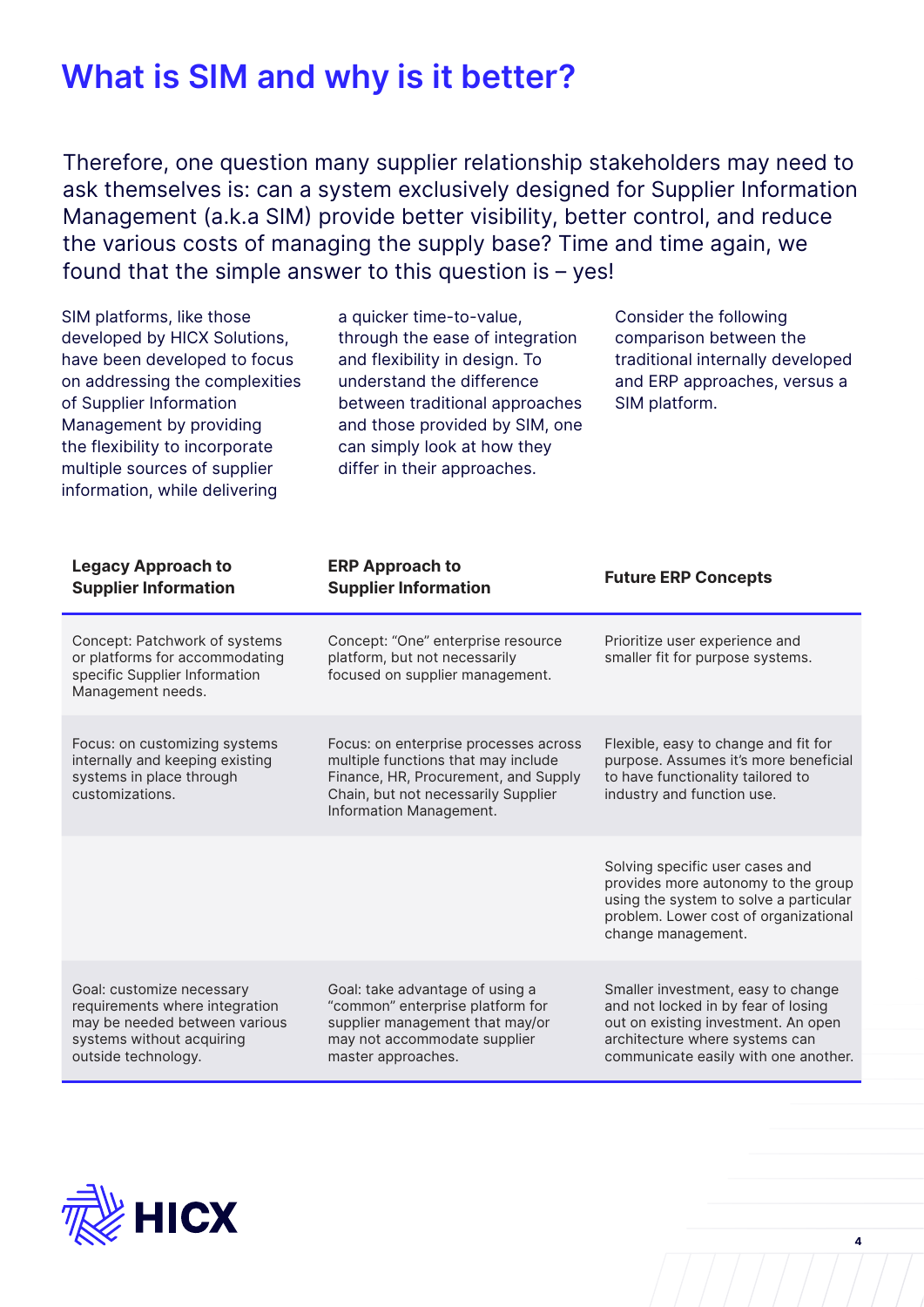# **Identifying the savings levers for justifying a SIM platform**

To shed light on just how well a SIM platform like HICX's can add value beyond traditional legacy or ERP means, it is critical to go back to the basics and identify the savings levers for justifying it. This can only be done by considering the impact that poor Supplier Information Management is currently having on your organization.

By addressing the hard and soft costs involved with the current processes, the basis for understanding the value of implementing a SIM system can reasonably be established.

In this regard, the next several sections will take a look at these common challenge areas in Supplier Information Management as they relate to both the time and cost impacts to your organization.

(Note: as these concepts are explored, if you think that there may be a better way to handle Supplier Information Management within your organization, please put these points into your own context).

# **Time inefficiencies of poor Supplier Information Management**

One of the biggest challenges in Supplier Information Management is based on the amount of extra time expended on various supplier-based tasks.

Without a sound Supplier Information Management strategy in place, internal resources are often left managing processes manually, exhausting valuable time in reentering supplier information, or even initiating processes outside of the system to get their job done.

With this approach, suppliers are also frequently out of the loop on changes in data requirements or initiatives, do not understand what is needed from them, or lack an efficient means to communicate and collaborate with internal stakeholders.

Ultimately this creates time inefficiencies with longer approval cycles and wasted resources.

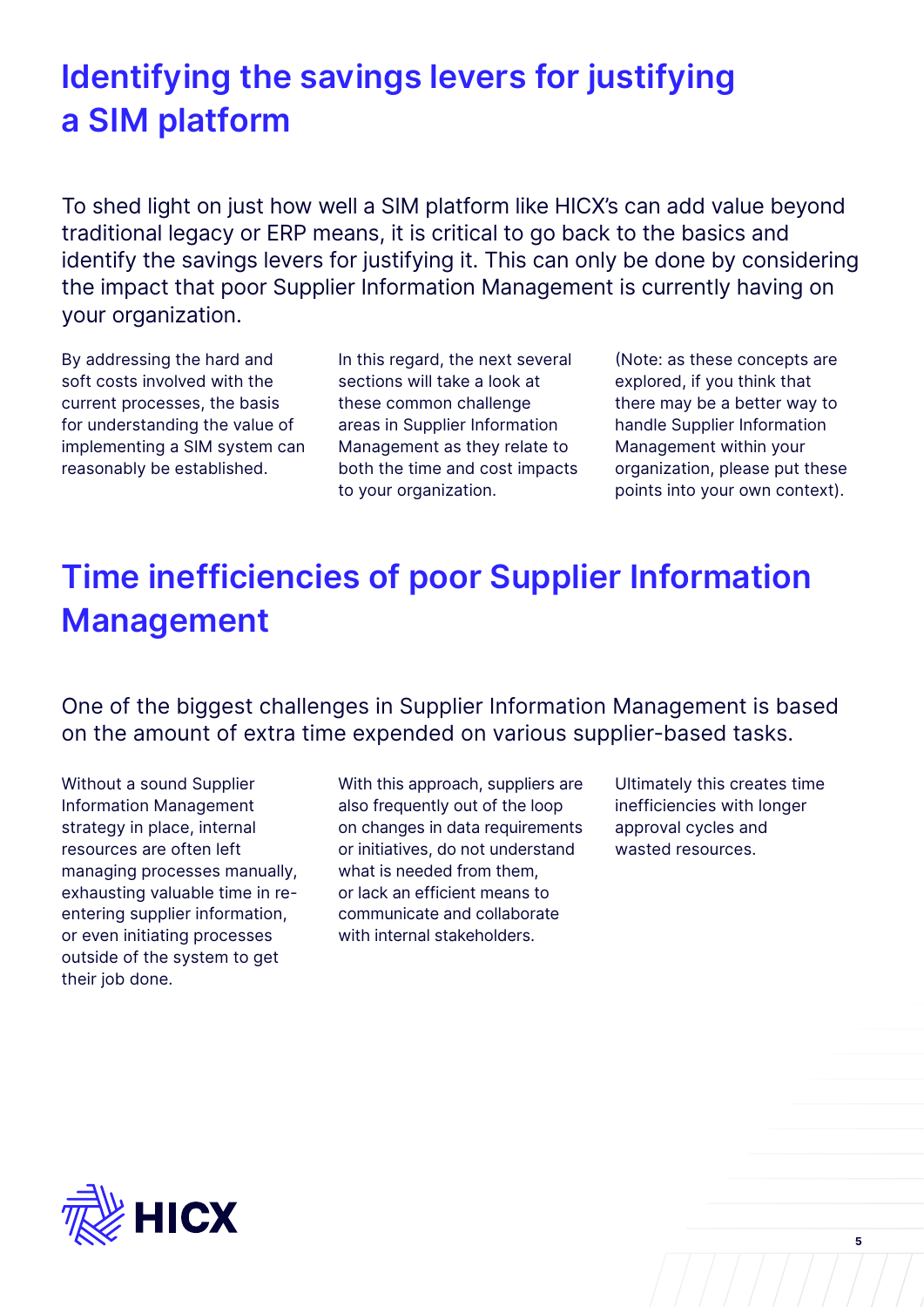### **Time inefficiencies in core supplier information areas**

To begin the assessment of time inefficiency, first consider the general time issues and or challenges that anyone involved with Supplier Information Management faces without a SIM platform:

#### **Time Spent Searching for Missing Supplier Information**

– Consider the extra time spent entering missing information on supplier profiles, particularly in trying to complete a supplier onboarding process, completing a performance assessment, or in creating a risk profile for a supplier. Supplier profiles that are incomplete waste time by missing details on supplier locations, mapping of parent/ child relationships, and/or details on primary contacts. Other essential identifiers that may need to be validated include Tax IDs, DUNS#, or bank account information, or there may be small/diverse information. All these examples present the extra time required, even for the simplest of tasks, due to disjointed systems and processes, unlike an optimized process utilizing a SIM platform.

#### **Time Spent Managing Documents** – Consider the extra time spent trying to share documents without a

common supplier platform for communicating electronically with stakeholders and suppliers. Whether dealing with contracts, supplier policies, W8/W9s, or other documents, time is often wasted by waiting to confirm if a supplier has received a document(s), or in validating if the proper versions of documents have been signed, or even in efforts of scanning documents into one place after the receipt from the supplier. The time spent on managing these extra steps even invites inconsistencies and errors for how frequently documents are retrieved. Moreover without a central location for storing a supplier document repository, stakeholders lack visibility into expiry dates, updated financial information or other risk-based alerts that could be easily provided by using a SIM platform.

**Time Spent in Approval Processes** – When no common supplier information system is in place for managing the unique workflows necessary for onboarding a supplier, or, further, managing ongoing supplier data changes (e.g. address, banking, contacts, etc.), time is wasted trying to find the most effective way to gather, approve, or deny an essential process/request.

Furthermore, even if workflows are in place, say with an existing system, the inability to capture the dynamic changes or re-routing of an approval based on specific initiative requirements (e.g. unique workflow based on a geography or organizational unit), may force individuals to go outside the supplier system. This means engaging outside the system via email, phone or fax to communicate with internal stakeholders or suppliers to get initiatives, such as onboarding, supplier performance reviews, or supplier/site audits, completed.

### **Time Wasted by Duplicate**

**Records** – Duplicate records related to supplier information creates serious time inefficiencies and redundancies, including contacting the same supplier multiple times for the same information request, which in turn undermines supplier confidence in your company; increases mailing and shipping costs; and, wastes many valuable hours of internal resources due to manual reconciliation of data.

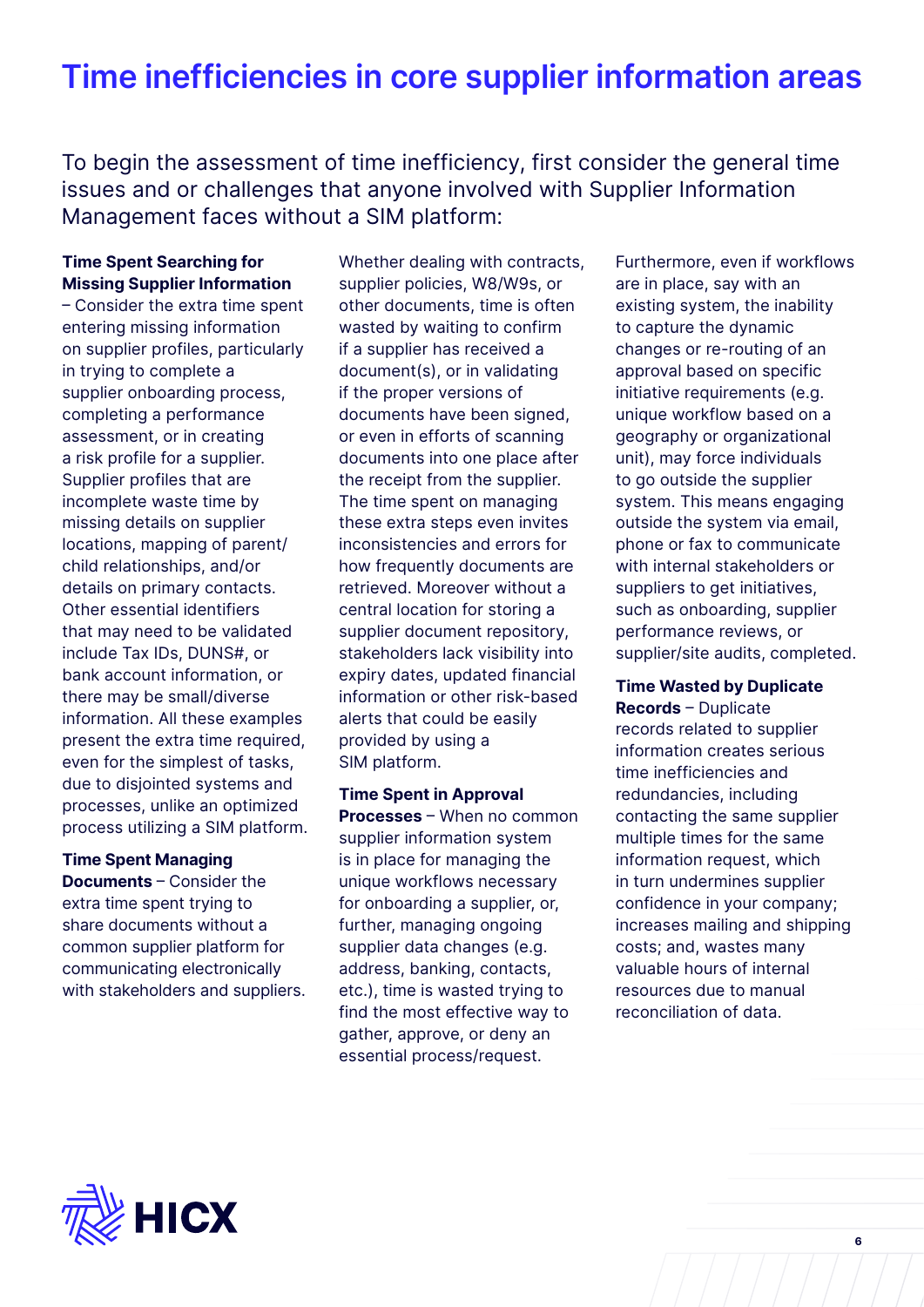Though an occasional review can attempt to eliminate the many duplicate records in a supplier master, this task will always fall short in traditional systems, due to data structure limitations on banking, supplier locations, etc. This reason, alone, is why most organizations have 20+ active suppliers named "International Business Machines", or multiple variations of "Federal Express"

or "Fed Express" or "FedEx" causes internal practitioners the pain of having to distinguish one from the next. A more efficient approach is to install controls, through a common supplier platform, over the creation of supplier records that make it more difficult to initially generate a duplicate record (a preventive control), and can roll supplier "relationships" into one view, yet can communicate

with downstream system as their "system view" requires. Leveraging SIM provides a better means for maintaining supplier/ vendor master files that can prevent failure of these types of system controls, process inefficiencies and inaccurate data management reporting.

### **Time inefficiencies by business function**

In going beyond the general issues encountered across users of supplier information, specific stakeholders are also directly impacted by the time inefficiencies that become apparent when supplier information is stored in disparate systems, and are unable to provide a common point of insight:

#### **Time Wasted by Accounts**

**Payabl**e – Often involved in the back-end of the process when payments need to be made, Accounts Payable (AP) suffers from an impaired access to accurate information on a supplier in order to instigate a payment. At its core, the AP function is to pay suppliers for goods and services rendered, but their function extends to strategic importance when they are able to manage the delicate balance of whom to pay, how to pay, and when. As a result of poor supplier information, certain inefficiencies in optimizing the "procure-to-pay" cycle ensue.

In this regard, poor supplier information practices impact the ability to process payments due to extra time spent collecting W8/W9 documents, reissuing returned checks due to unreliable data, identifying payment addresses for a supplier and/or validating the proper bank account information such as an ABA number (or IBAN for European suppliers). Furthermore, AP may end up spending more time in dealing with help desk calls (e.g. invoice, collection, status, etc.) in supporting issues – and not having the luxury of time to maximize payment terms, capture discounts/rebates, or other.

#### **Time Wasted in Sourcing**

– Areas of time wasted by sourcing focusing on time spent trying to identify all approved suppliers with a specific profile or that have existing contracts in some system or other, or in confirming information required for validating certifications per a sourcing initiative. The extra time spent by sourcing employees in supplier efforts may also add to extra lead time and sourcing costs, which can potentially reduce the ability to introduce / add new products or services to market further downstream.

**7**

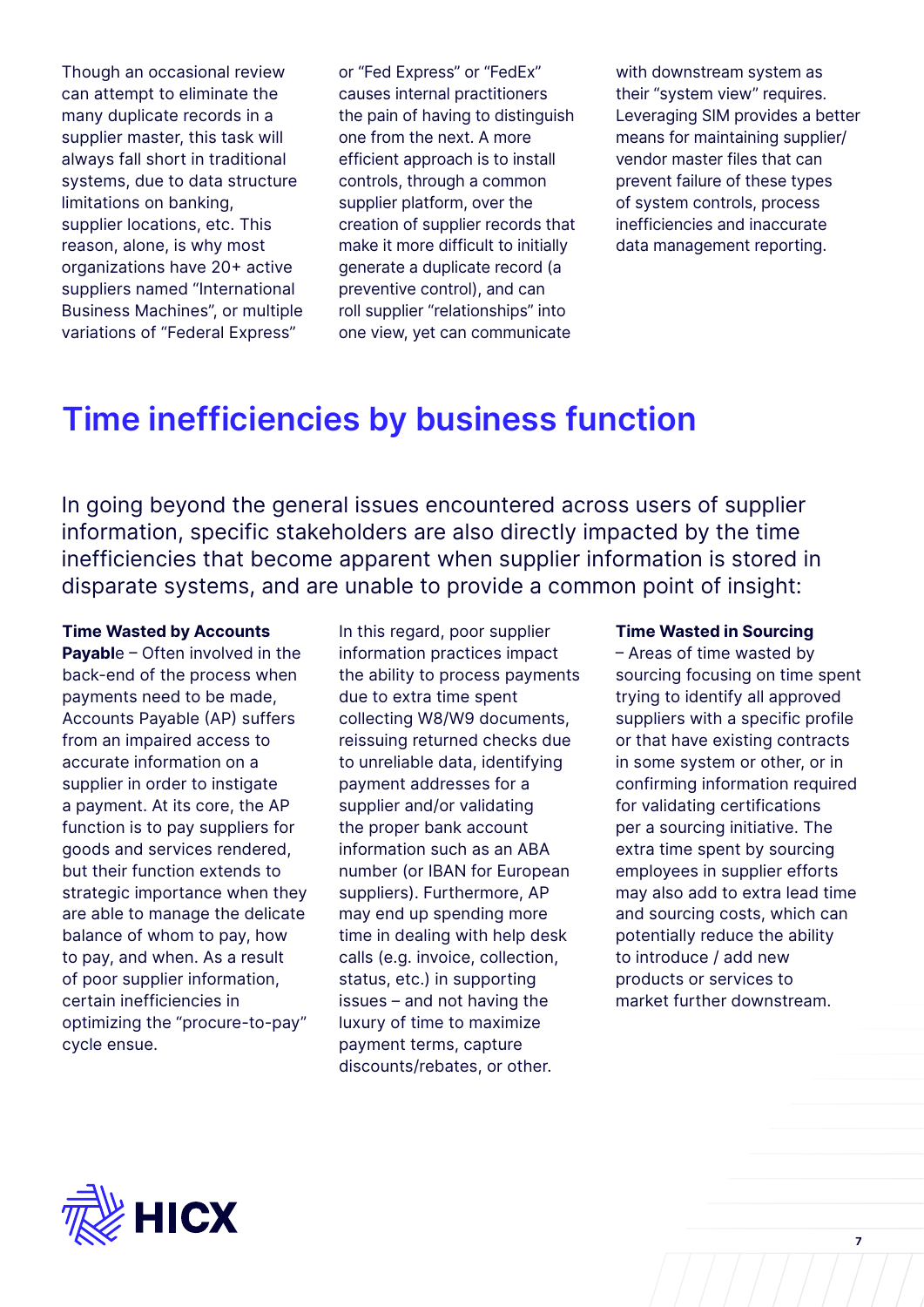Essentially the time challenge sourcing faces are the results of inefficiencies in supplier prequalification and identification, where essentially suppliers are being added ad hoc without a standardized method of categorizing suppliers and/or being able to correspond this information back to the proper organization (e.g. by business unit, or by legal entity, etc.). The irony is that much of time consumed researching suppliers may have already been approved in one system or other, (e.g. looking for qualified suppliers that have previously submitted their information via RFI or RFP, but were not selected for that project or initiative). With the right supplier information in hand, sourcing can significantly improve the "make vs. buy" analysis and improve its communication to other parts of the organization. In this regard, with a SIM supplier onboarding implemented, processes can be more thorough, streamlined and efficient in enabling

the organization to bring products to market quicker and potentially have an impact on corporate revenues.

**Time Wasted in IT** – When supplier information is contained in systems strewn across the enterprise, IT is forced to create links to various systems for enhancing the ability of stakeholders to access this information, based on the various organizational structures that need to be modelled. What this translates to is extra time spent in customizing legacy systems or making modifications to ERP code (ABAP, Java, Ruby, etc.) to handle unique supplier needs such as custom views, tables or reports for accommodating these requirements. From a technical standpoint, these customizations often lead to changes within the underlying database, which can demonstrate an impact on the underlying performance of the supplier systems managing key processes, or time is spent

aggregating and merging data for point needs (e.g. the latest report). Moreover, during times of corporate change such as an M&A or divestiture, the demand upon IT is elevated, as "decoupling" or "combining" information in a sensible structure becomes difficult. In some cases, due to the inflexibility of the existing systems or processes, it may even translate to an ongoing use of a legacy system or spreadsheets, even when enhancements can be made by upgrading or moving to a so-called better platform. With SIM, the focus is on supplier information and built from the ground up for integration, but with the core business relationship in mind. Therefore, even with a frequency in change for adding or decoupling ERP or legacy systems, the concern for synchronizing various systems for supplier information is mitigated.

### **Cost and revenue impacts of poor Supplier Information Management**

While the time dynamic is essential for understanding where efficiencies can be obtained during a supplier management lifecycle, the elimination of current costs

through the use of SIM can improve the bottom line. Even further, through quicker cycle times and the elimination of supply chain disruption SIM can also have a direct impact

on an organization's sales. As a result the benefits of SIM can be taken straight to the CFO as both an immediate savings mechanisms and a new way to increase top-line revenue.



**8**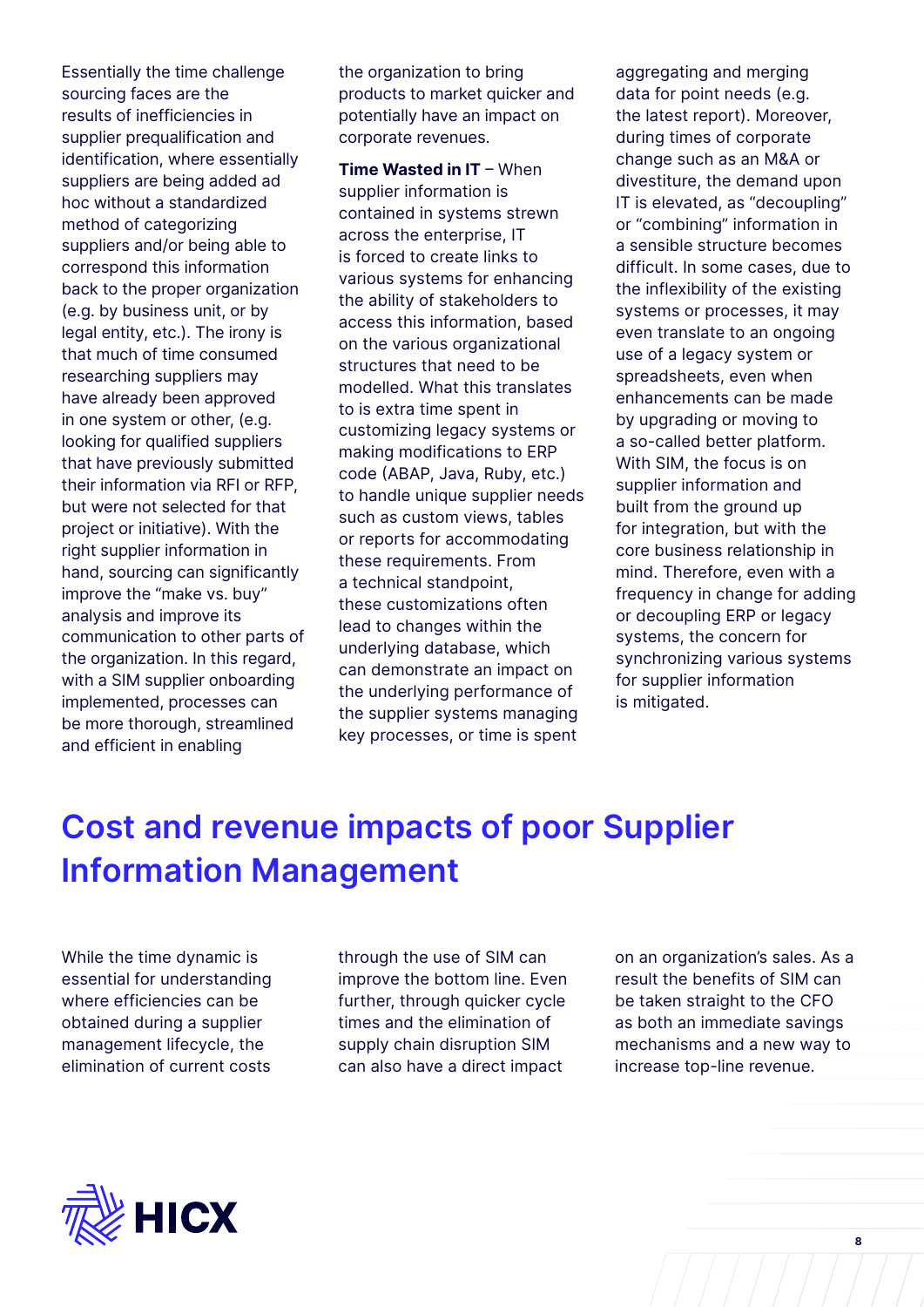### **Costs from core supplier information areas**

For instance, consider the general cost issues and or challenges that anyone involved with supplier information faces without a SIM platform:

#### **Cost from Off-Contract**

**Spend** – A major area of concern, and one often not effectively dealt with by other technology disciplines such as eProcurement or Strategic Sourcing, is the reduction of off contract spend (a.k.a. "maverick spend" or "spend leakage"). A recent study conducted by AT Kearney looked at one hundred and sixty two mid-sized and large organizations across thirty different industries and concluded that 35% of indirect spend is out of compliance with the appropriate procurement vehicle. To put that in perspective, this equates to something between \$750 billion and \$1 trillion of spend that is out of compliance just within the Fortune 1000 alone. As a major issue across the board, the symptom of offcontract spend is often caused by individuals that either: are not aware that an existing, preferred supplier exists; is empowered to purchase, yet doesn't know the process; will work around the established process to secure their preferred supplier; or, feels the need to move forward quickly, without the proper process, in order to expedite a lean onboard. Whether using a Shared-Service, Centralized,

or Decentralized procurement approach, by not modelling the approach and closing the supplier onboarding gaps, the savings identified by sourcing is only an estimate used "on paper", versus a known effect on the bottom line. SIM, on the other hand, controls the supplier add requests and ensures that suppliers and commodities are routed to the proper stakeholder (e.g. Sourcing or Supplier Manager), before onboarding, to determine if an existing preferred supplier should be utilized, or whether another supplier should be properly vetted and on-boarded.

**Costs from Poor Supplier Master Data** – Poor data quality resulting from bad supplier master data ends up taking time away from understanding the true profile of a supplier. This leads to delays in making decisions and in establishing a more dynamic view of supplier relationships (e.g. by geography, organizational unit, parent/child, etc.). Due to questions of data relevancy or accuracy from poor data quality, or inconsistent data standards, organizations also experience increased costs in managing supplierrelated processes.

Ultimately, poor supplier master data can cause costly payment errors, accounting errors, and wasted effort in shipping costs to the wrong address. Costs from poor supplier master data management also apply to the IT function, as discussed above. As duplication and redundancy reduces efficiency, costly resources are spent on managing the data across the various systems. Organizations leveraging SIM, with a supplier master data management approach and governance, are able to incur considerably less cost, as their supplier information, regardless of where it resides, is in constant sync with other systems, thereby preventing duplicates, mismatched information, or other inconsistencies.

**Costs from Unnecessary G&A Expenses** –Another area often not considered in the equation and what becomes part of the status quo are general and administration expenses related to managing suppliers. What this translates into is the amount spent on travel and expense costs, which can be necessary to communicate with suppliers.

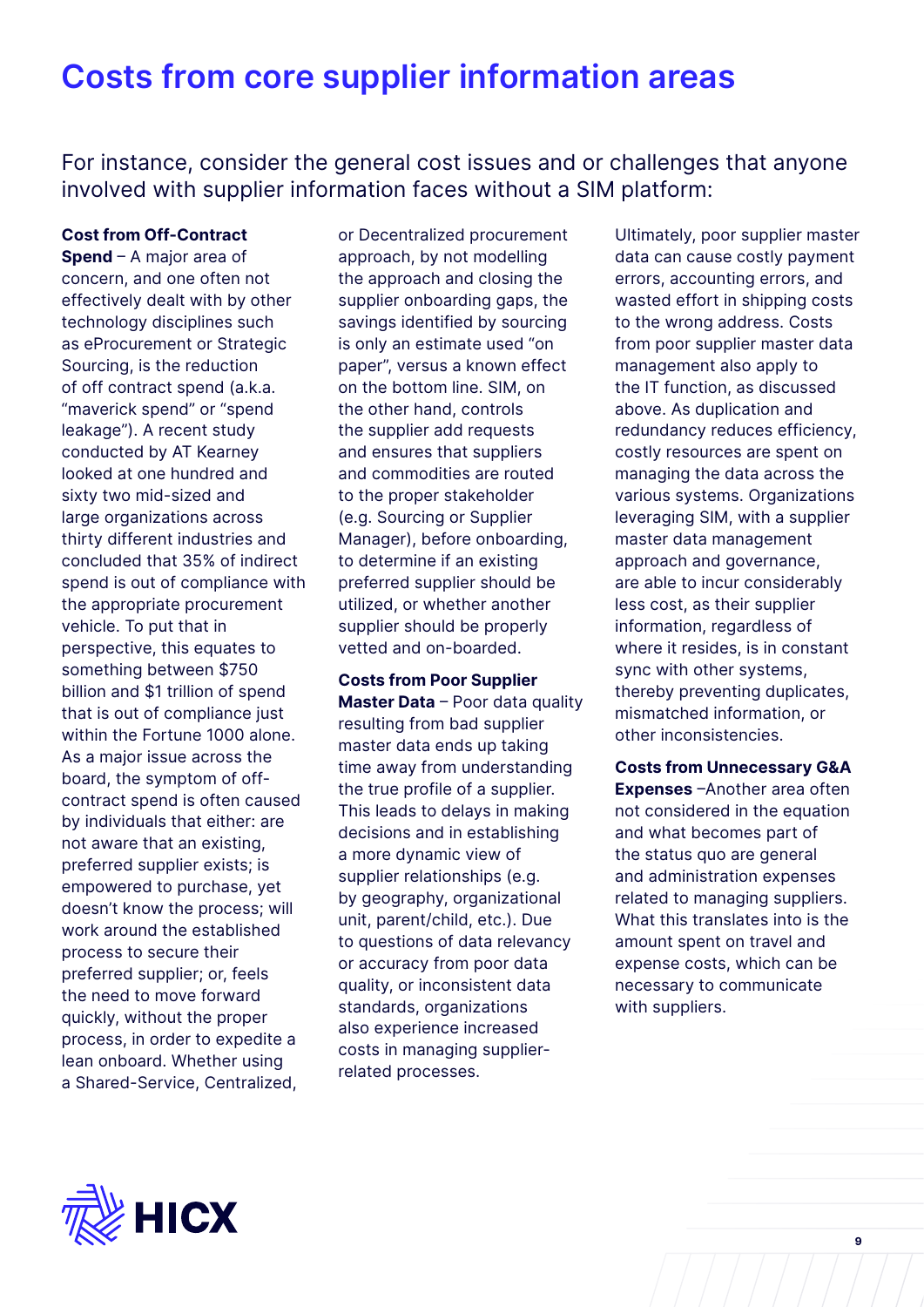Other areas that would need less outlay include unnecessary physical equipment (printers, scanners), extra postage, or other general administrative expenses if better means for communicating and collaborating with suppliers can be established. With deeper information on each supplier, organizations are able to stay in front of supplier performance, and increases the ability to understand when/if travel or extra communication is really necessary. Moreover, with better Supplier Information Management approaches through a SIM platform, organizations are able to focus supplier related activities that are more strategic than operational.

Costs/Missed Savings Opportunities – As part of a bigger process, how organizations work with their suppliers is also part of a longer cycle that most frequently starts with Sourcing and ends with Accounts Payable. But inconsistent supplier information processes leads to "opportunities lost" in working with suppliers. For instance, consider the opportunity in leveraging early payment discounts and/ or optimizing working capital through payment terms. As an evolving trend in the effort better managing cash flow, some suppliers are willing to participate in the financial incentives to entice their customers to pay them early in exchange for a discount.

One of the most common enticements is the 2/10 net 30 payment terms, say providing for a two (2) percent discount if it pays before the 10th day, which is the equivalent to a 36 percent rate of return for the company paying the supplier. Through the use of SIM, suppliers can be setup to automatically be prompted with an option for early payment at a reduced rate. Moreover, with the approvals downstream systems being updated through a SIM platform, issuing payments are automatically updated with the information needed to adjust the payment date and payment amount due to the supplier.

### **Cost examples by function**

While the cost issues addressed in the previous section impact the wider organization, specific business areas can have a larger impact in reducing costs and loss of revenue with improvements in Supplier Information Management.

#### Consider the following:

**Costs Incurred by Fraudulent Payment** – The impact of optimized supplier information management and governance has a tremendous and often an unseen impact on the bottom line. This is particularly exemplified, through Accounts Payable, by costs incurred from fraudulent payments (e.g., false invoices, bank account modification, etc.).

The cost of fraudulent payments is exceedingly high within most organizations. For instance, the industry average indicates that each Fortune1000 has, on average, four fraudulent AP instances in play at any one time – and, on average, the scheme is in place for two years before it is caught, or the perpetrator moves on.

Moreover, the core problem points to the lack of controls within supplier information governance, such as: the ease to getting administrator access to the finance/procurement systems; the ease of adding new/ fictitious suppliers; organization's inability to efficiently match suppliers with invoices; or, even, access to modify bank details.

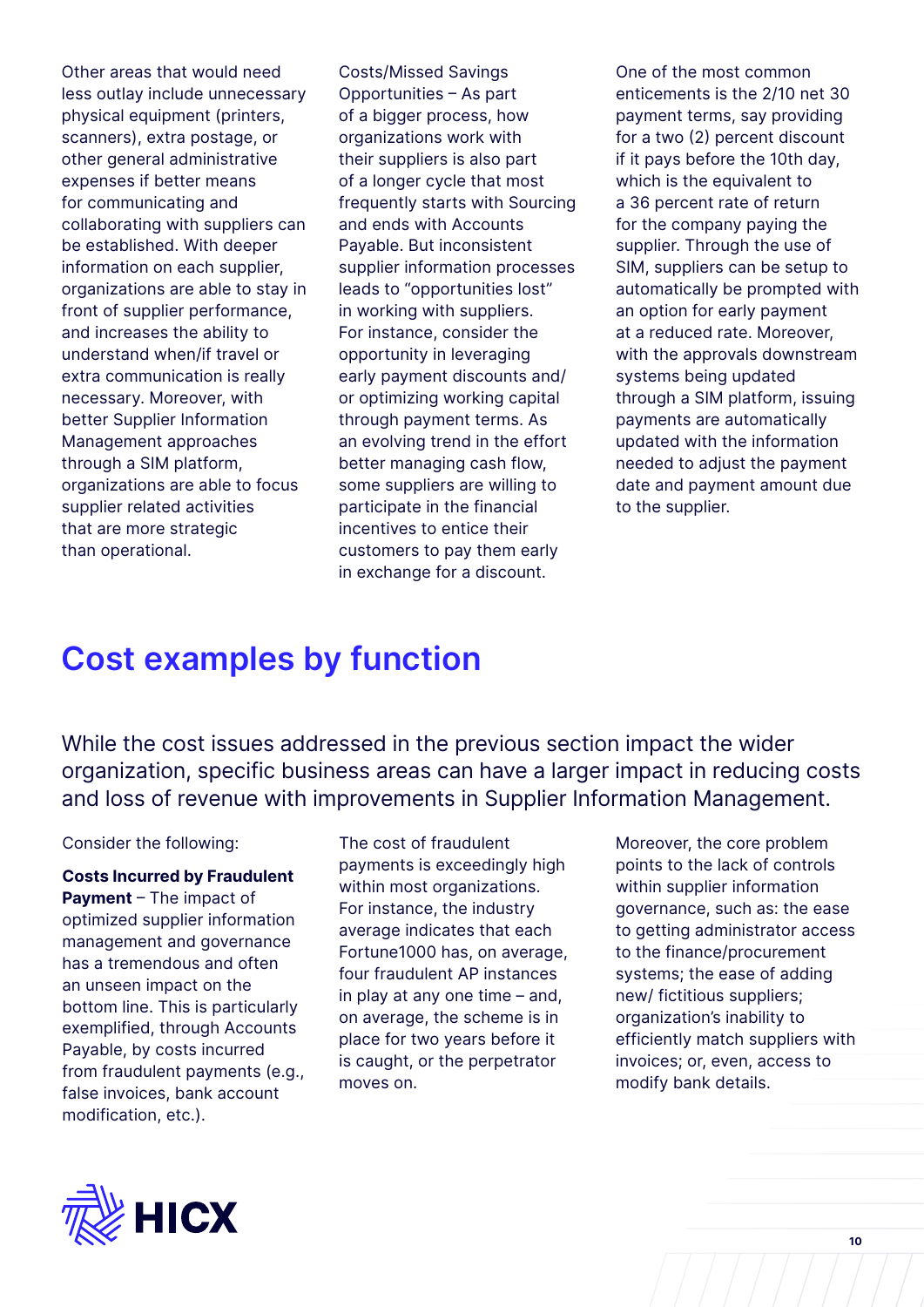Hence, the concept of "segregation of responsibilities" remains unable to prevent direct financial fraud. Using SIM, organizations can gain control of this issue by: locking down access to systems and data (e.g. banking details); ensuring the proper reviews are always upheld; and, ensuring invoices match an active and approved supplier.

#### **Costs/Missed Savings from**

**Procurement** – Negotiating achievable rebates is one of the valuable savings tools that Sourcing leverages. The difficulty, however, is the inability to recognize when spend goals have been achieved, what rebates are due, and driving the process to capture the rebate, thereby missing out of direct cash impact. The question becomes how do you work with vendors to standardize the rebate process, set expectations, and defend rebate dollars.

But the problem in most places is the lack of established supplier workflows to work closely say with Finance to ensure proper booking of rebate dollars, proper processing of rebate submissions, and the ability to defend rebate dollars by validating customer contract eligibility.

In using a SIM platform, the rebate levels and terms are captured, the volume of spend is tracked, and suppliers can automatically be notified, with supporting documentation, when a rebate is due.

#### **Costs of Redundant Systems**

– One of the biggest challenges for any organization is the ongoing cost-benefit of existing systems. Much of the culpability in the inefficiencies and cost for managing suppliers revolves around a number of disparate systems managing supplier information, which range from ERP systems,

contract management, PLM, spend analysis, diversity registration, sourcing and procurement, just to name a few. If the goal is improving supplier management, it is critical that all these systems are able to integrate the essential supplier data and share relevant information as needed. Often this is not achievable by all systems, and often there are overlapping capabilities overlooked to fulfil a niche need. If, for example, through SIM, all supplier documents can be stored within a supplier profile, is a contract management solution needed? If, through SIM, all diversity information is captured for both active and potential suppliers, is a diversity portal needed? If sourcing has clean accurate supplier data, spend, and capabilities, is part-item spend classification necessary? In many cases, proper SIM solutions can eliminate redundant system costs.

### **Cost examples by risk and compliance**

**Cost from Reputational Risk/ Brand Risk** – If not managed effectively, suppliers can elevate their customer's reputational risk. As an intangible asset known often in marketing circles as "brand equity", the cost of recovering from such a loss is more than just dollars.

Rebuilding reputation, market cap and customer/partner trust becomes a daunting process that can take years to recover from bad news that may be related to a supplier crisis, or event that involves their customer.

Regardless of how it comes about, reducing the impact of reputational/brand risk can be accomplished by improving Supplier Information Management, such as: through performing supplier segmentations to better assess and prioritize high risk suppliers;

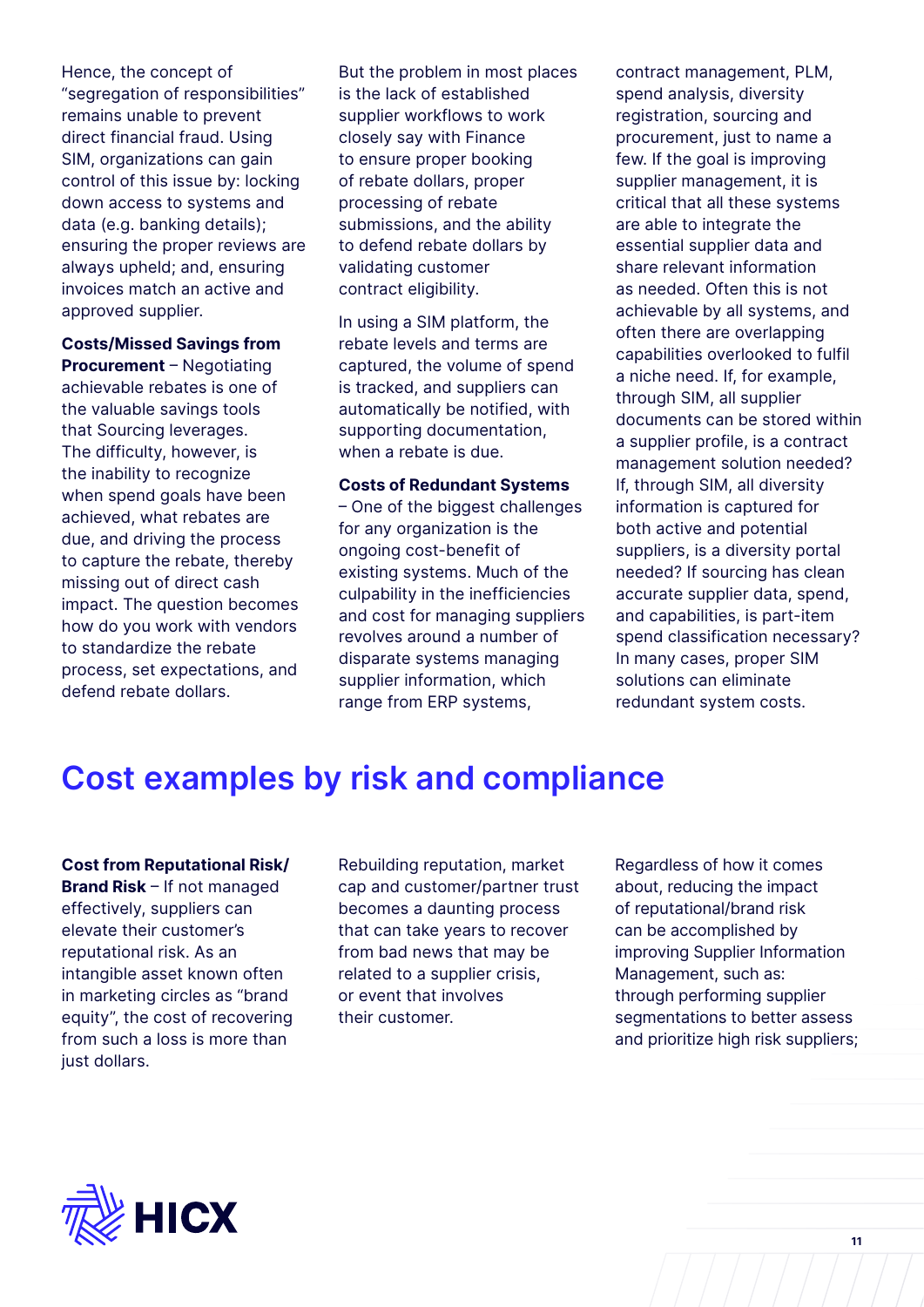establishing the receipt of automatic supplier risk alerts when suppliers fall out-oftolerance with specific risk indicators; or, driving efficient review processes with stakeholders and suppliers (note: either post-contract, or pre-contract, award). With SIM, suppliers can automatically be prompted to verify social responsibility and governmental obligations - and supplier factory audits are coordinated appropriately - in order to have full accountability and traceability.

#### **Revenue and Costs Impact from Supply Chain Disruptions**

– Costs to supply chains can vary based on the type of disruption. Studies reveal that the average cost of a disruption is roughly \$1M per incident. Moreover, other studies point to only a quarter of FORTUNE 500 companies being prepared to handle crises or disruptions – and that a \$50M to \$100M cost impact can be incurred for each day a company's supply chain network is disrupted. These disruptions arrive in many forms, from key suppliers being impacted by a natural disaster, to an n-tier supplier going bankrupt. Without the ability to fully understand the supply chain, the ability to monitor key risk indicators, or the ability to communicate quickly with stakeholders (e.g. type of incident, products impacted, alternative suppliers, etc.) organizations are often too slow to act.

Through the use of SIM, organizations are better enabled to react to supply chain disruptions because: relevant information is collected, which often ERP systems are not configured to contain; one can define triggers that necessitate action; and, stakeholders are notified, with all relevant information, in order to proactively mitigate lasting effects on the organization.

**Cost/Fines from Non-Compliance** – As one of the largest pressure areas for any company is regulatory compliance, and the looming audits and fines associated with any regulatory mandate. The exorbitant growth of regulatory mandates has created the need for organizations, across all industries, to reassess their capabilities in addressing the ever-changing needs. For the purposes of supporting an audit, or as evidence in the event of potential fines, the legal forms are often not as relevant as need to track what steps have been taken to be compliant (workflow and audit capabilities) and notifications exist (reporting and dashboards). Whether internally-driven, or mandated by a regulatory authority, the old saying of an ounce of prevention is better than a pound of cure could not be truer, yet traditional ERP systems were never designed to tackle these issues.

Moreover, given the number of systems that are typically used to support compliance needs, it is almost impossible for most organizations to adequately manage compliance needs without a centralized Supplier Information Management approach. While some enterprise risk systems try to address these issues with a niche focus, the core "relationship" often exists elsewhere. With SIM, a system-driven approach can be created to fully eliminate, or minimize, the risk-related exposure to noncompliance by establishing better workflows and document management mechanisms for keeping track of supplier status - and the internal best faith efforts for ensuring compliance, such as training and suppler commitment.

> " Through the SIM system, organizations know who each of their suppliers, agents, and 3rd parties are, and are better prepared to manage against the threat of non-compliance."

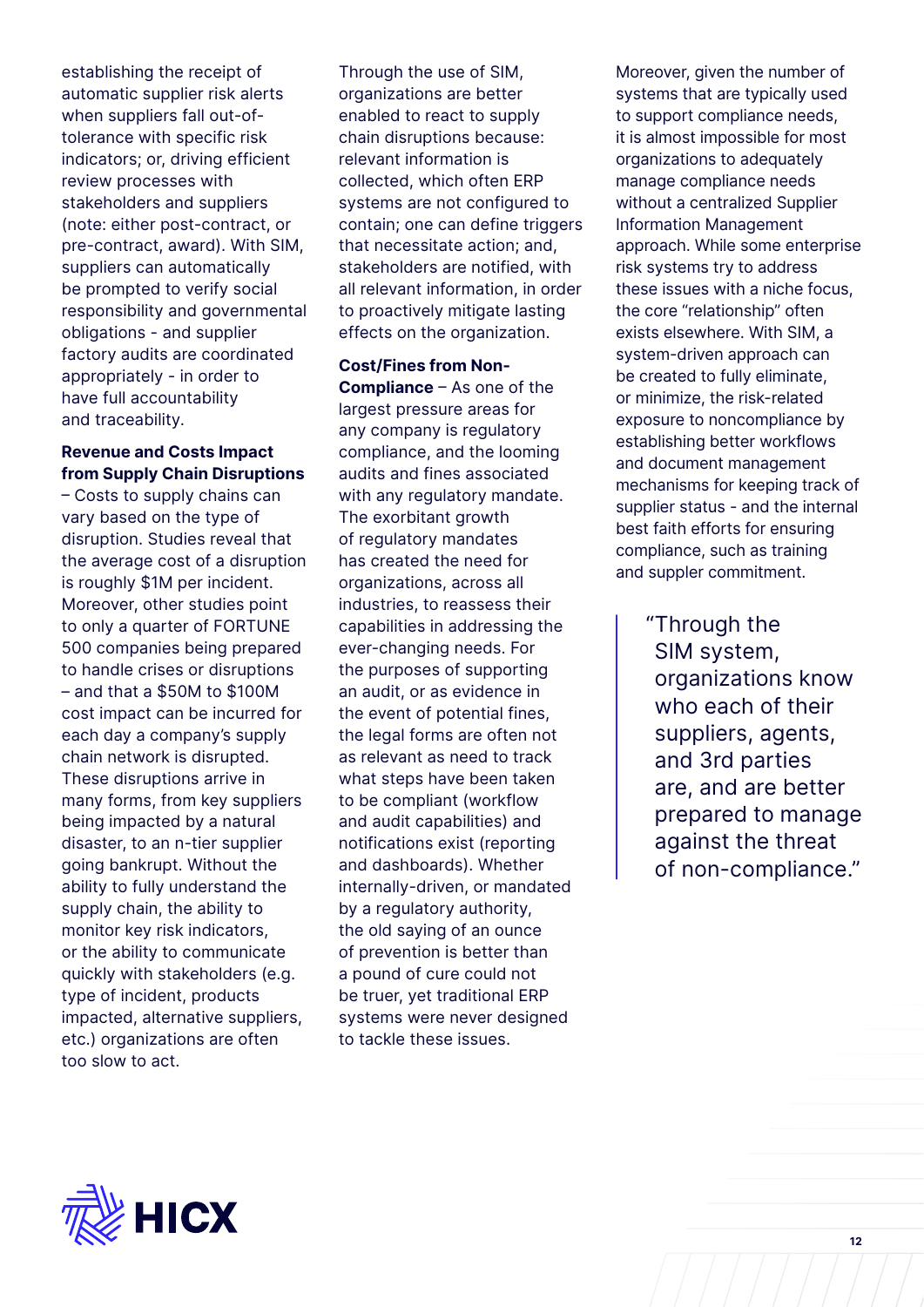## **Starting the process of supplier information discovery**

While this paper points out some of the key levers for improving Supplier Information Management, the ancient Greek aphorism "Know thyself" comes to play here.

As shared in the beginning of this paper, an analyst can provide estimates that do not necessarily take your organizational environment into account, but you are the best guide to knowing how poor supplier information is impacting your organization.

### **In Summary**

Understanding the supplier information dilemma is vital. We believe that the secret to success is our own, HICX's, approach - which looks at the problem from a supplier master data management perspective.

In our view, effective Supplier Information Management, at its core, is having the ability to establish a "master" of accurate supplier information for governing and verifying data, in order to provide a truer picture for all activities that involve them. Moreover, SIM tools, like those provided by HICX, create the means for supplier-related activities to become more efficient and profit-oriented, because the proper controls for governing supplier information and processes are properly established.

Furthermore, by being able to model the dynamic nature of supplier relationships, a complex organization can adequately address how to enable unique information workflows and make visible the touch points of where information needs to be pulled, enhanced and shared to various stakeholders in an organization. In other words, with better modelling, you can better understand the value levers that a SIM platform can provide.